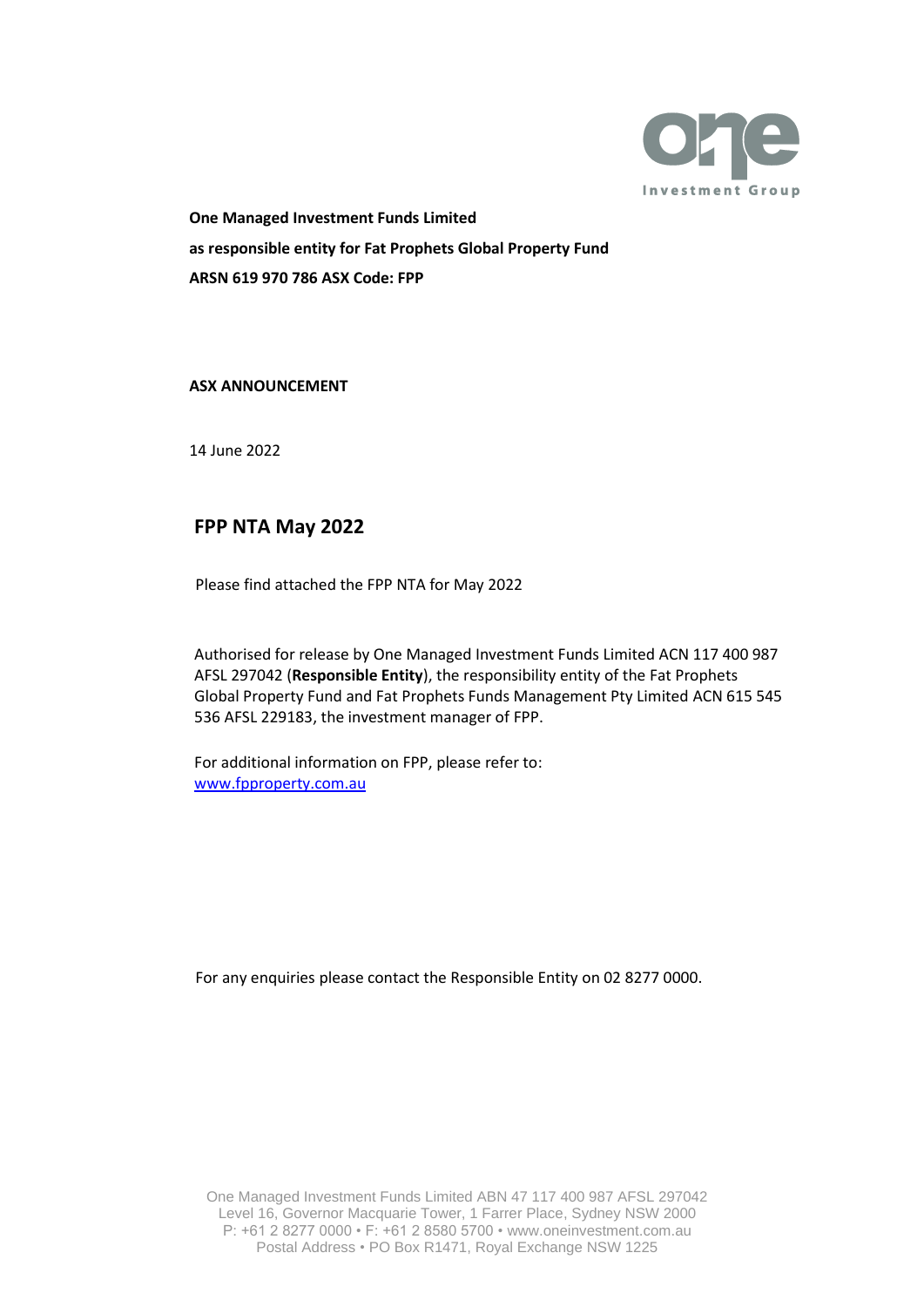#### **ASX ANNOUNCEMENT**

Fat Prophets Global Property Fund (FPP) announces its NTA pursuant to ASX Listing Rule 4.12i

#### **May 2022 Monthly NTA Announcement**

Key Points:

- **Fund NTA declined 5.2% during May on a like for like basis, vs benchmark which declined 6.1%**
- **A reversal of an unrealised gain which benefitted NTA by 4% in May adjusted FPP NTA overall down by 9.3%**
- **Australian REITs were significantly weaker than global REITs during May**

Dear Unitholders,

Broad equity market weakness was a key feature in May as inflation and rising interest rates took effect. Consistent declines have now occurred since mid April and are continuing into June. **In the 2022 calendar year to date, FPP's NTA has declined 11.1%. Over the same time, the ASX300 REIT Index has declined by 14.1%, and the Global REIT Index has declined by 11.7% in AUD terms.**

|                | 30-Apr-22 | 31-May-22 | Change   |
|----------------|-----------|-----------|----------|
| Value per unit | \$1.1275  | \$1.0225  | $-9.31%$ |

Currency in AUD terms relative to USD was slightly stronger in May, presenting a slight headwind to offshore returns although currency continues to be remain volatile.

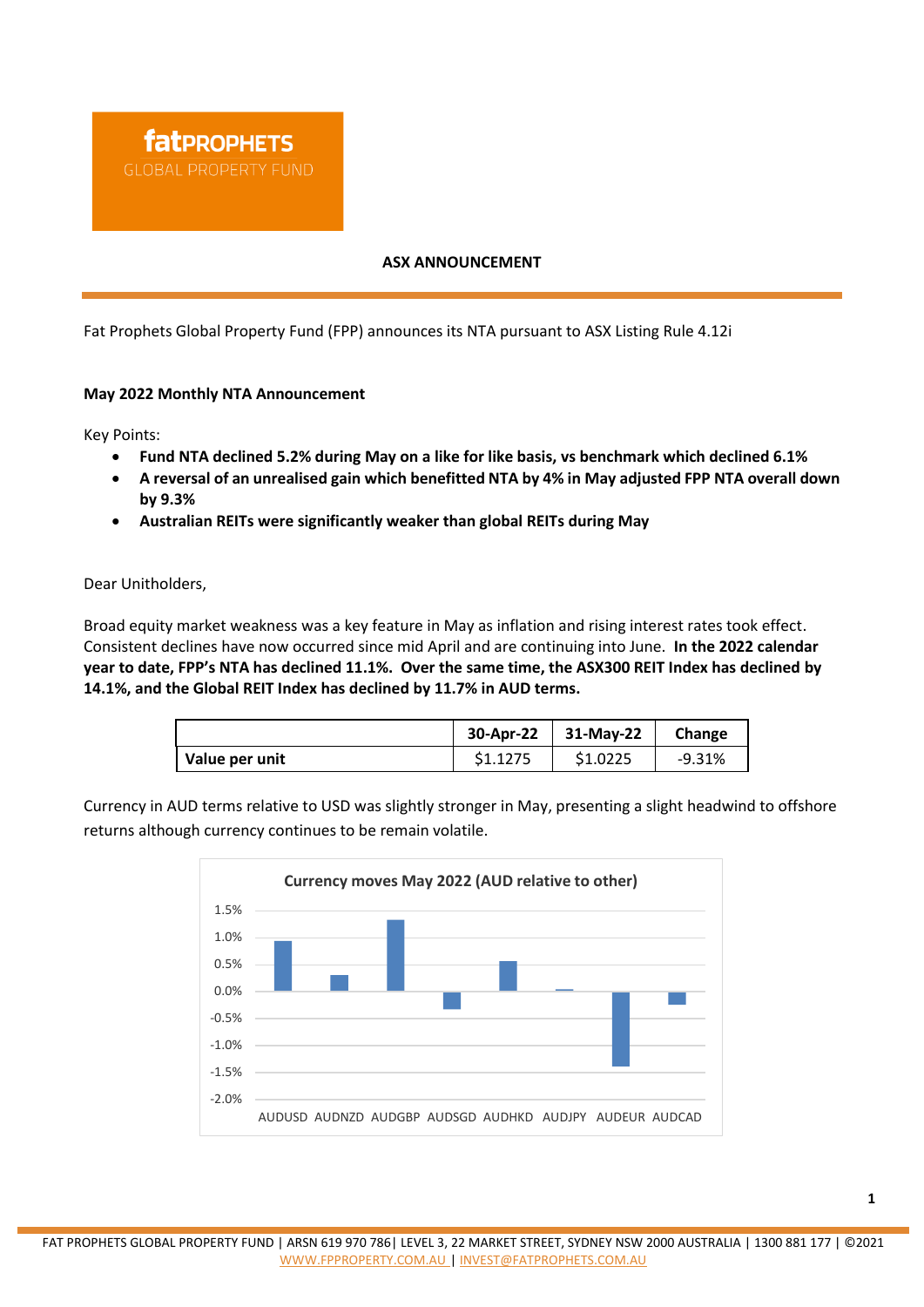The Fund cash balance was 7.5% at the end of May as we maintained a more defensive bias. While we have trimmed some positions in the Fund, no new investments have been made.



The current Fund portfolio geographic allocation at the end of May is shown in the following chart on the left. The chart below right shows the exposure by asset class.

The number of investment positions held by the Fund at the end of May remained unchanged at 40. Top holdings in the Fund as at the end of the month are summarised in the following chart.

In April, Dexus (Office REIT and fund manager) was the largest holding and has been an outperformer during current weakness. We took advantage of the outperformance to lock in some relative positive return by lowering the Fund exposure to DXS and converting to cash in May. Dexus is now the third largest holding in the Fund, while US healthcare REIT Ventas is the largest, followed by US apartment REIT Essex.



The best and worst contributors to return for the month of May are summarised in the following chart. US apartment owner Essex Property Trust drove the largest negative portfolio impact, followed by a thematic of weakness in Industrial REITs (Goodman Group and Segro) as well as Fund managers (Goodman Group and Charter Hall). Stocks which held up well during May and which provided a level of defensiveness most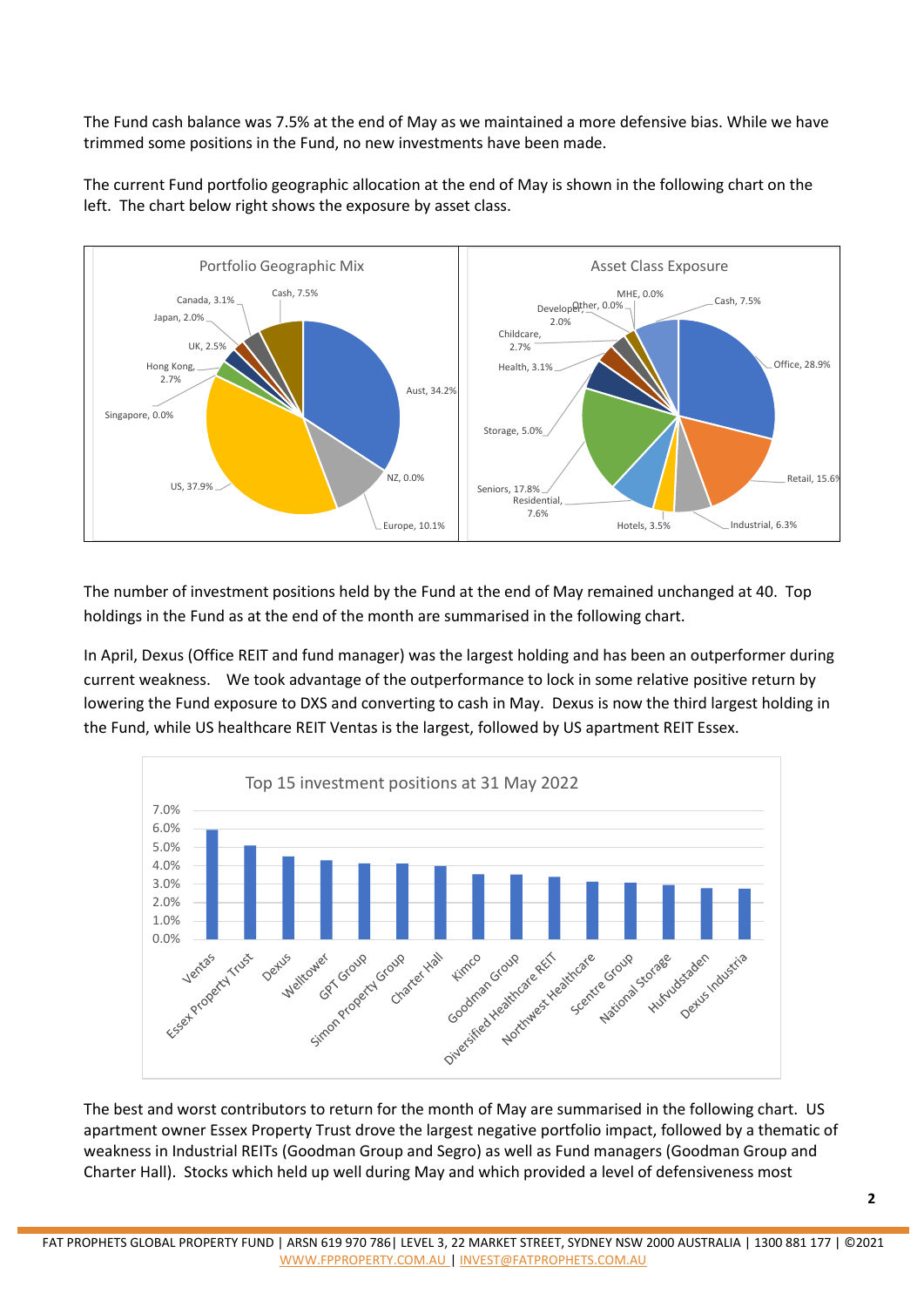notably included Dexus Property Group which was recently the largest holding in the Fund before we trimmed the position to take advantage of outperformance. This conversion to cash has not been reinvested as yet and is therefore acting as defensive buffer.



## **Outlook**

REITs and broader equities have been weak, and this decline has continued into June with Australian REITs having already declined a further 8.6% to the 11<sup>th</sup> June. A number of REITs are trading at twelve month lows and appear to be presenting some value. Additionally, a large proportion of the Australian REIT sector will trade ex distribution later this month, offering a return opportunity which we typically review closely.

With a broad based sell off, there is often some short term mis pricing opportunity which becomes evident which we will be focused on. That said, the high prevailing inflation in the US which is driving the risk of a potential 75 basis point interest rate rise is likely to continue to impact interest rate sensitive sectors such as REITs. We retain caution to markets at the moment and consequently will not be rapidly redeploying excess cash.

### **Fat Prophets Global Property Fund**

Fund Manager Simon Wheatley 14 June 2022

About Fat Prophets Global Property Fund (FPP.AX)

The Fat Prophets Global Property Fund is an investment trust listed on the Australian stock exchange and managed by Fat Prophets. It invests its capital into Real Estate Investment Trusts (REITs) listed on stock exchanges in developed markets around the world. REITs own real estate assets and generate the majority of their income from rents on their properties, and capital growth from the real estate investments results in increased NTA. FPP's investment weighting benchmark allocation to Australia REITs is around 30%, with the balance in international markets. FPP aims to generate capital growth and distribution income from its investments and has a value bias to its investment strategy.